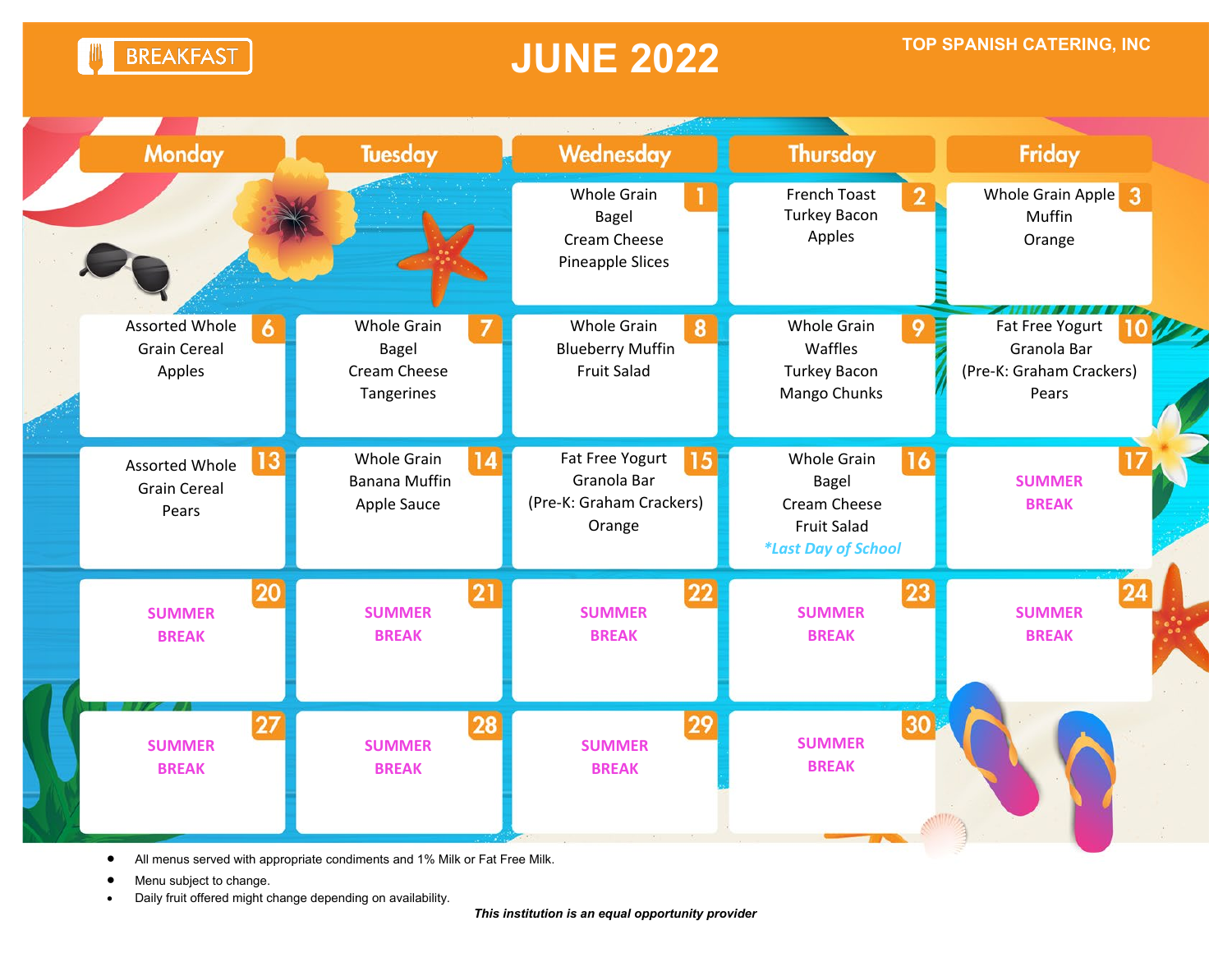**LUNCH** 

### **JUNE 2022 TOP SPANISH CATERING, INC**



- All menus served with appropriate condiments and 1% Milk or Fat Free Milk.
- Menu subject to change.
- Daily fruit offered might change depending on availability.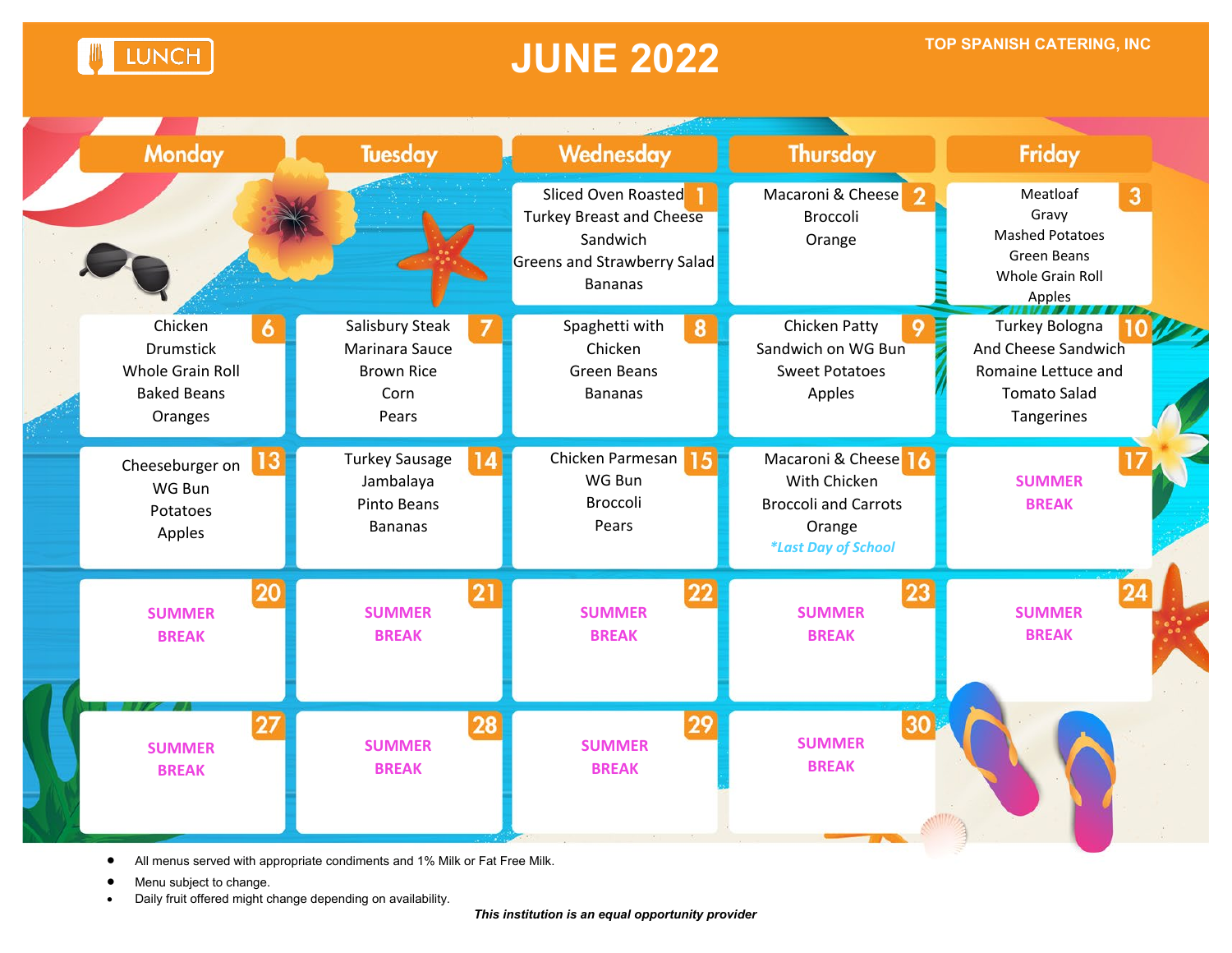**TOP SPANISH CATERING, INC**

#### **JUNE 2022 VEGETARIAN LUNCH**



• All menus served with appropriate condiments and 1% Milk or Fat Free Milk.

Menu subject to change.

• Daily fruit offered might change depending on availability.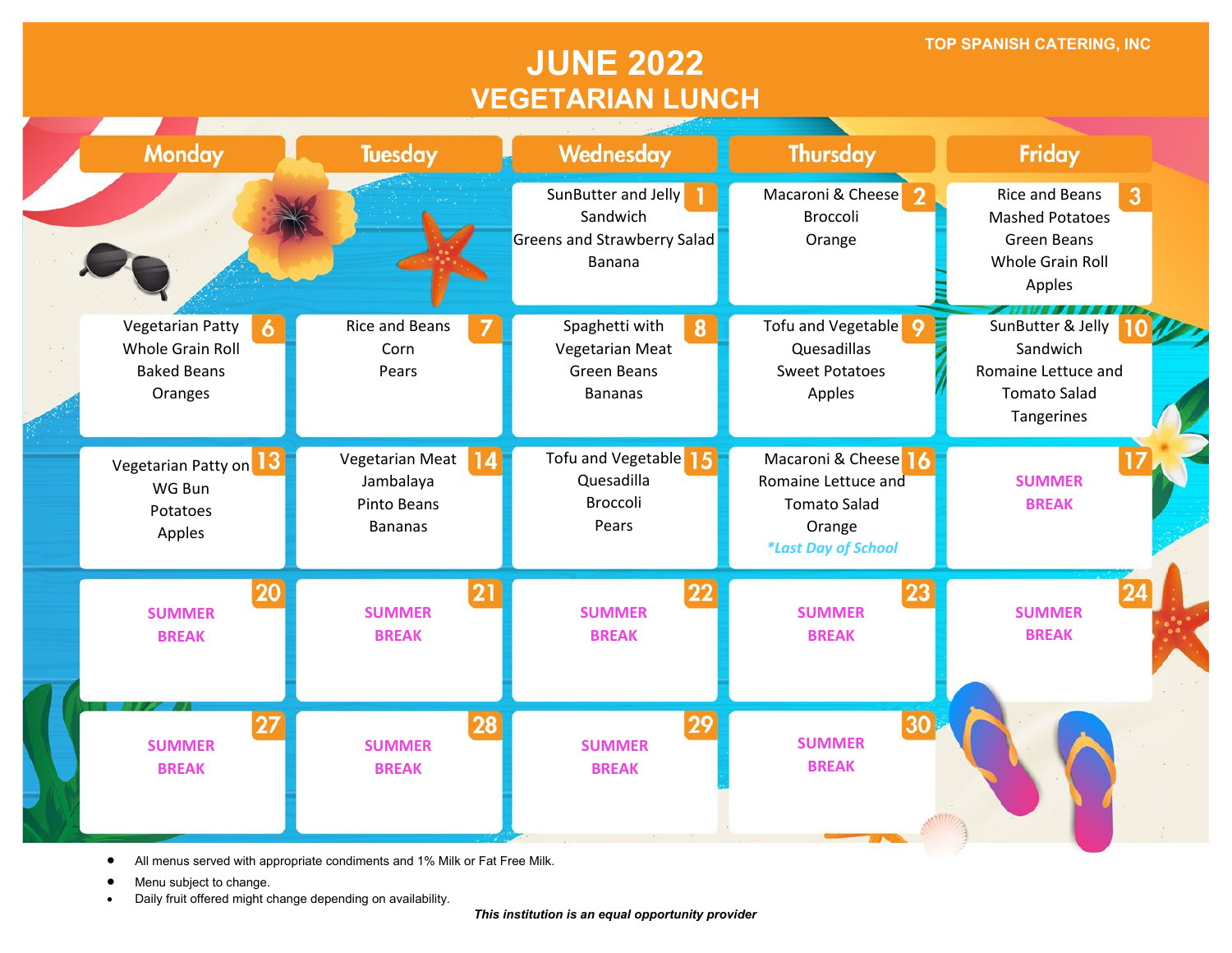### **JUNE 2022 SNACK**

**TOP SPANISH CATERING, INC**



• Menu subject to change.

• Fruit offered might change depending on availability.

*This institution is an equal opportunity provider*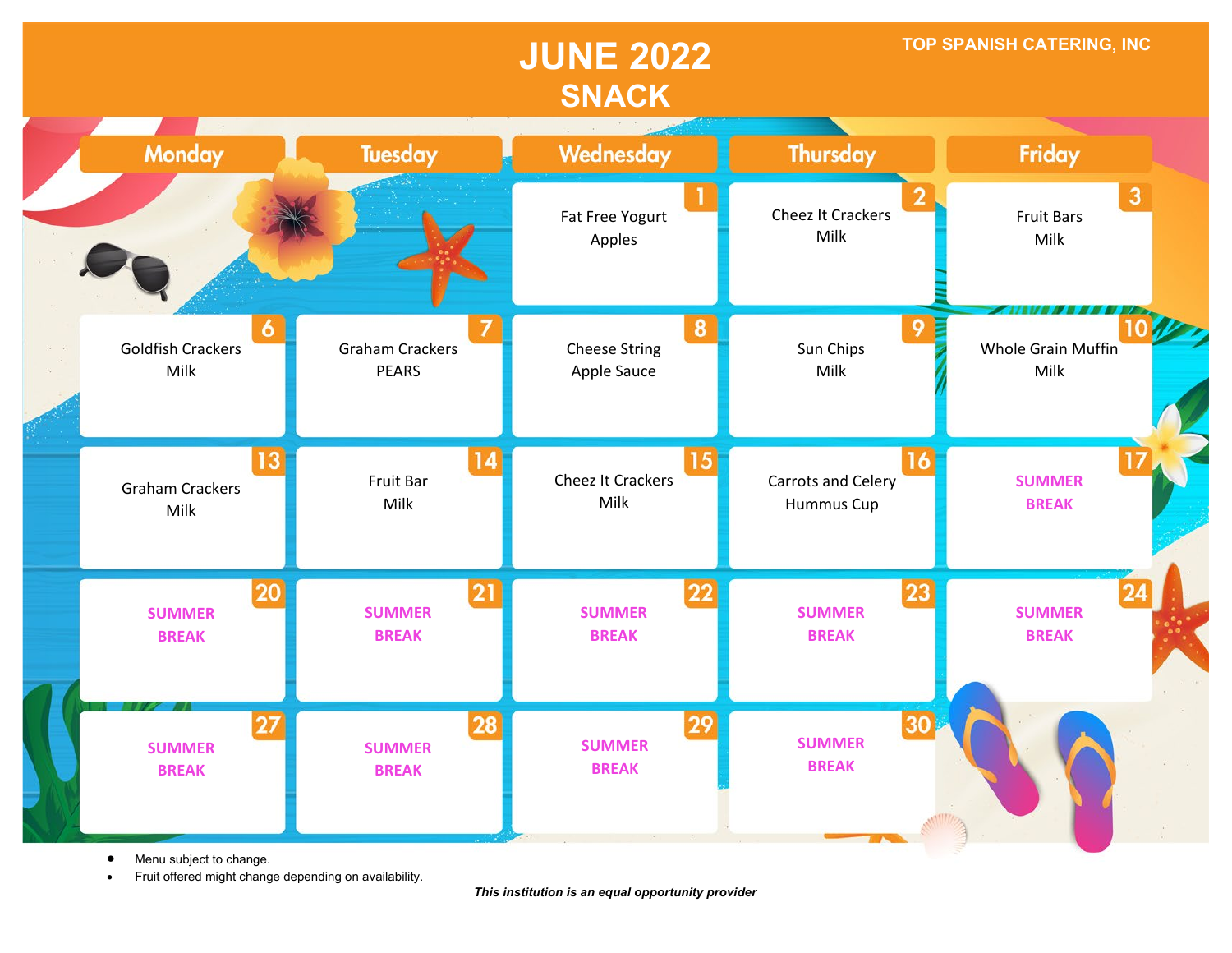# **SELA PCS JUNE 2022 DINNER MENU Top Spanish Catering**

| Monday,          | Tuesday,                     | Wednesday,                    | Thursday,                    | Friday,                       |
|------------------|------------------------------|-------------------------------|------------------------------|-------------------------------|
| <b>MAY 30</b>    | <b>MAY 31</b>                | <b>JUNE 1</b>                 | <b>JUNE 2</b>                | <b>JUNE 3</b>                 |
|                  |                              |                               |                              |                               |
|                  | <b>GROUND BEEF</b>           | <b>TURKEY JAMBALAYA:</b>      | <b>BEEF TACOS:</b>           | <b>CHICKEN PATTY</b>          |
| <b>NO SCHOOL</b> | <b>MACARONI:</b>             | <b>Brown Rice with Turkey</b> | 100% Ground Beef             | <b>SANDWICH:</b>              |
|                  | WG Elbow Pasta, 100%         | <b>Sausage, Green Peppers</b> | <b>WG CORN TACO SHELLS</b>   | <b>WG Breaded Chicken</b>     |
|                  | <b>Ground Beef, Marinara</b> | & Onions                      | <b>CORN</b>                  | Patty                         |
|                  | <b>Sauce</b>                 | <b>CARROTS</b>                | <b>FRUIT SALAD</b>           | <b>WG BUN</b>                 |
|                  | <b>BROCCOLI</b>              | <b>APPLE SAUCE</b>            | 80Z 1% WHITE MILK OR         | <b>GARBANZO BEANS</b>         |
|                  | <b>100% FRUIT JUICE</b>      | <b>802 1% WHITE MILK OR</b>   | <b>SKIM MILK</b>             | <b>ORANGES</b>                |
|                  | 80Z 1% MILK OR SKIM          | <b>WHITE SKIM MILK</b>        |                              | 80Z 1% WHITE MILK OR          |
|                  | <b>MILK</b>                  |                               |                              | <b>WHITE SKIM MILK</b>        |
|                  |                              |                               |                              |                               |
|                  | <b>VEGETARIAN:</b>           | <b>VEGETARIAN:</b>            | <b>VEGETARIAN:</b>           |                               |
|                  | <b>VEGETARIAN MACARONI:</b>  | <b>VEGETARIAN</b>             | <b>VEGETARIAN MEAT TACO:</b> | <b>VEGETARIAN:</b>            |
|                  | <b>WG Elbow Pasta,</b>       | <b>JAMBALAYA</b>              | <b>WG CORN TACO SHELLS</b>   | <b>MACARONI &amp; CHEESE:</b> |
|                  | <b>Vegetarian Meat,</b>      | <b>Brown Rice with</b>        | <b>CORN</b>                  | <b>WG Elbow Macaroni</b>      |
|                  | <b>Marinara Sauce</b>        | <b>Vegetarian Meat, Green</b> | <b>FRUIT SALAD</b>           | Pasta                         |
|                  | <b>BROCCOLI</b>              | <b>Peppers &amp; Onions</b>   | 802 1% WHITE MILK OR         | <b>Melted Cheddar Cheese</b>  |
|                  | <b>100% FRUIT JUICE</b>      | <b>CARROTS</b>                | <b>SKIM MILK</b>             | <b>GARBANZO BEANS</b>         |
|                  | 80Z 1% MILK OR SKIM          | <b>APPLE SAUCE</b>            |                              | <b>ORANGES</b>                |
|                  | <b>MILK</b>                  | <b>802 1% WHITE MILK OR</b>   |                              | 80Z 1% WHITE MILK OR          |
|                  |                              | <b>WHITE SKIM MILK</b>        |                              | <b>WHITE SKIM MILK</b>        |
|                  |                              |                               |                              |                               |
|                  |                              |                               |                              |                               |
|                  |                              |                               |                              |                               |
|                  |                              |                               |                              |                               |
|                  |                              |                               |                              |                               |
|                  |                              |                               |                              |                               |
|                  |                              |                               |                              |                               |
|                  |                              |                               |                              |                               |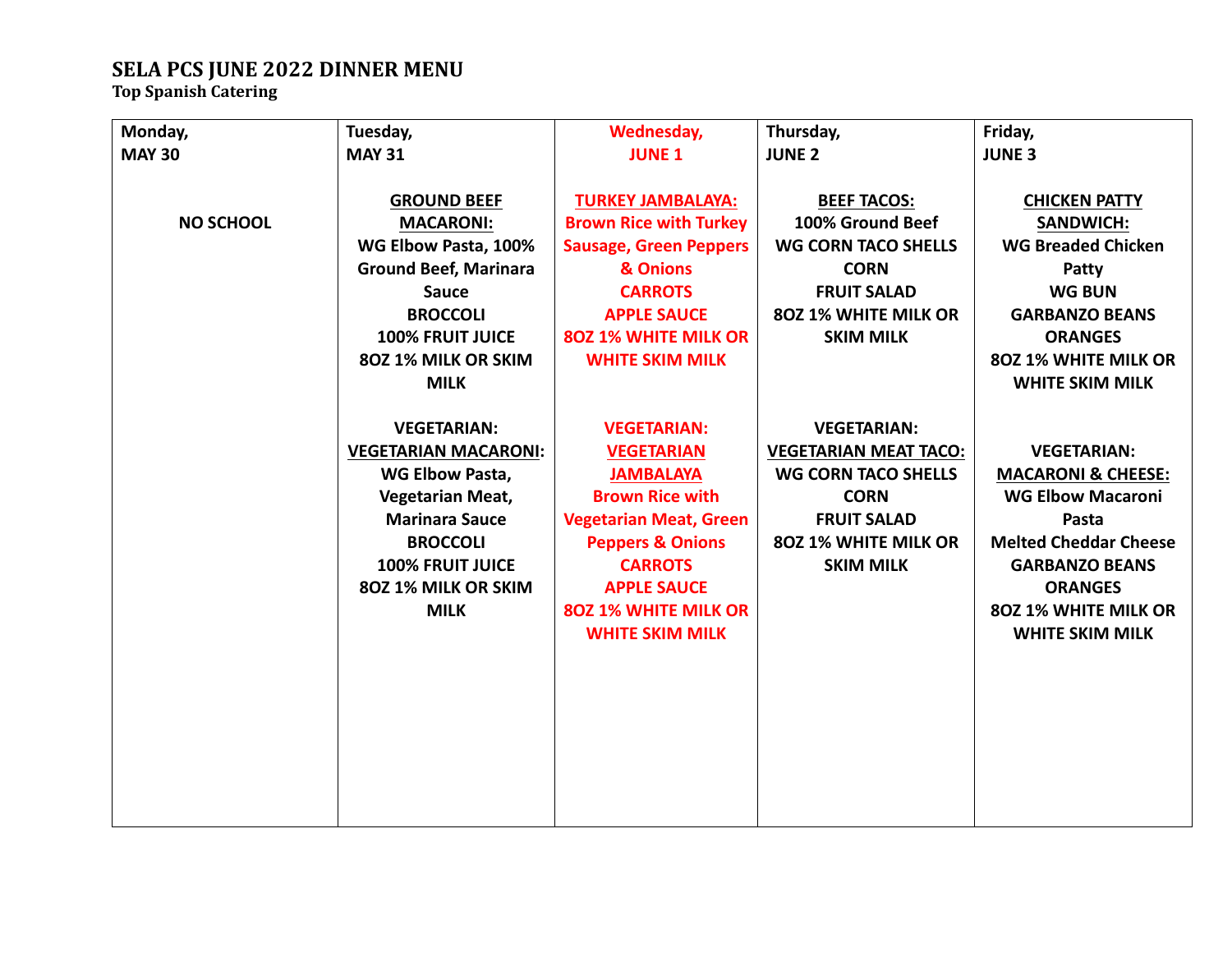# **SELA PCS JUNE 2022 DINNER MENU Top Spanish Catering**

| Monday,                      | Tuesday,                | Wednesday,                 | Thursday,                    | Friday,                     |
|------------------------------|-------------------------|----------------------------|------------------------------|-----------------------------|
| <b>JUNE 6</b>                | <b>JUNE 7</b>           | <b>JUNE 8</b>              | <b>JUNE 9</b>                | <b>JUNE 10</b>              |
|                              |                         |                            |                              |                             |
| <b>CHEESE PIZZA:</b>         | <b>CHEESEBURGER:</b>    | <b>CHEESE QUESADILLAS:</b> | <b>ARROZ CON QUESO:</b>      | <b>BARBECUE BEEF</b>        |
| WG Pizza Shell,              | 100% Beef Patty,        | <b>WG Flour Tortillas</b>  | <b>Brown Rice with Black</b> | <b>SANDWICH</b>             |
| <b>Mozzarella Cheese and</b> | <b>WG Hamburger Bun</b> | <b>Shredded Mozzarella</b> | <b>Beans and Shredded</b>    | 100% Ground Beef,           |
| <b>Marinara Sauce</b>        | <b>American Cheese</b>  | <b>Cheese</b>              | <b>Mozzarella Cheese</b>     | <b>Barbecue Sauce,</b>      |
| <b>BROCCOLI</b>              | <b>SWEET POTATOES</b>   | <b>BLACK BEANS</b>         | <b>ZUCHINNI</b>              | <b>WG DINNER ROLL</b>       |
| <b>100% FRUIT JUICE</b>      | <b>ORANGES</b>          | <b>APPLES</b>              | <b>PEARS</b>                 | <b>Potato Fries</b>         |
| 80Z 1% WHITE MILK OR         | 80Z 1% WHITE MILK OR    | 80Z 1% WHITE MILK OR       | 80Z 1% WHITE MILK OR         | <b>FRUIT SALAD</b>          |
| <b>WHITE SKIM MILK</b>       | <b>WHITE SKIM MILK</b>  | <b>WHITE SKIM MILK</b>     | <b>WHITE SKIM MILK</b>       | 80Z 1% WHITE MILK OR        |
|                              |                         |                            |                              | <b>WHITE SKIM MILK</b>      |
|                              | <b>VEGETARIAN:</b>      |                            |                              |                             |
|                              | <b>VEGETARIAN PATTY</b> |                            |                              |                             |
|                              | <b>WG HAMBURGEN BUN</b> |                            |                              | <b>VEGETARIAN:</b>          |
|                              | <b>SWEET POTATOES</b>   |                            |                              | <b>VEGETARIAN PATTY</b>     |
|                              | <b>ORANGES</b>          |                            |                              | <b>WG DINNER ROLL</b>       |
|                              | 80Z 1% MILK OR SKIM     |                            |                              | <b>CARROTS &amp; MASHED</b> |
|                              | <b>MILK</b>             |                            |                              | <b>POTATOES</b>             |
|                              |                         |                            |                              | <b>FRUIT SALAD</b>          |
|                              |                         |                            |                              | 80Z 1% WHITE MILK OR        |
|                              |                         |                            |                              | <b>WHITE SKIM MILK</b>      |
|                              |                         |                            |                              |                             |
|                              |                         |                            |                              |                             |
|                              |                         |                            |                              |                             |
|                              |                         |                            |                              |                             |
|                              |                         |                            |                              |                             |
|                              |                         |                            |                              |                             |
|                              |                         |                            |                              |                             |
|                              |                         |                            |                              |                             |
|                              |                         |                            |                              |                             |